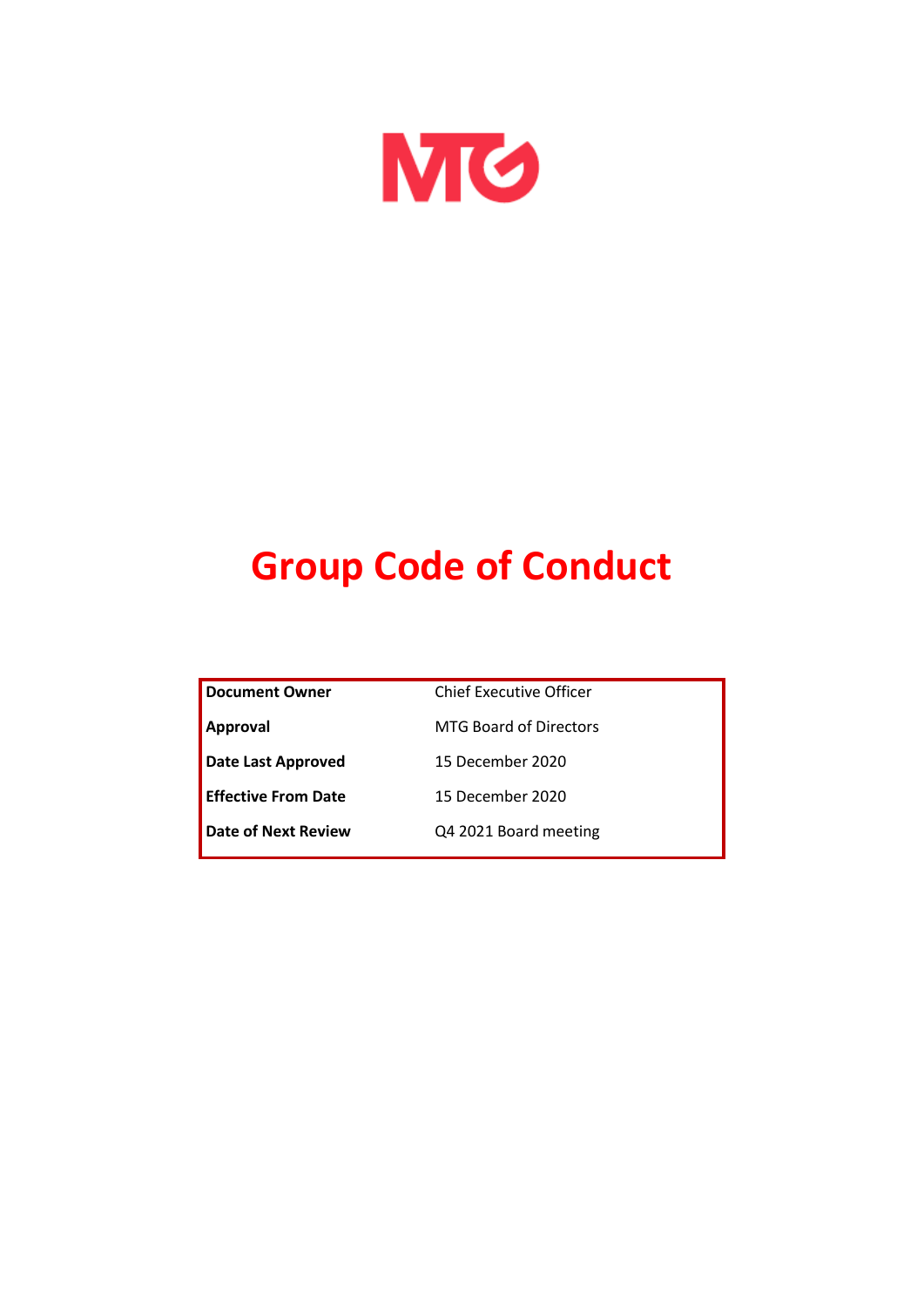### **1 Introduction from the President & CEO of MTG, Maria Redin**

MTG's vision is to be the home of esports and gaming entertainment. This means recognizing what our customers, audiences and stakeholders care about the most and making sure that our products, as much as our internal and external business practices, live up to our values.

We operate in a very innovative and fast-moving industry and we are strongly committed to conduct business in a responsible way.

This Code of Conduct (the "**Code**") sets out what we expect from each other and is the governing document of the entire policies framework. Please take the time to read it, understand it, follow it, and speak up when you have any concerns. If you want to know more about certain topics or areas, you can find out more in the individual policies. This is who we are and what we stand for.

Our Code applies to all MTG Group employees, including employees of entities in which MTG exercises decisive control ("the Group"). It also applies to temporary workers including contractors, freelancers and consultants. Additional policies and guidelines may apply to specific roles and responsibilities.

If you have any questions concerning this Code – or if you are ever uncertain how to act – please contact your line manager, local HR, Legal departments or CEO. If your local teams cannot help you, please contact MTG Legal (legal@mtg.com) or MTG Communications (communications@mtg.com) departments.

Thank you.

Maria Redin

#### **2 What we stand for**

Success is based on strong culture, clear strategy and excellent performance. As a strategic operational holding company that combines investment expertise with hands-on operational engagement it is our vision to be the home of esports and gaming entertainment.

We want to reach, engage and entertain more and more people every day and whilst doing this we want to make as much positive impact as possible in the communities in which we operate on top of creating long term value for all our stakeholders.

This Code clearly expresses our values and helps us navigate how we do (and don't do) business. We are committed to conducting our business in full compliance with all applicable laws and regulations – and to achieving high standards of corporate responsibility.

Responsibility is at the core of MTG's business, and is closely integrated with our strategy, values and culture. As a responsible global business, we are committed to international initiatives and standards such as the OECD Guidelines for Multinational Enterprises, the UN Global Compact, the Fundamental Conventions of the International Labor Organization, the UN Universal Declaration of Human Rights, and the UN Guiding Principles on Business and Human Rights.

Each of us is responsible for being familiar with this Code and for seeking guidance when we need advice regarding the principles outlined in this Code, when we want to raise concerns, or when we are unsure whether our conduct would be acceptable.

#### **3 Committing to our people & our world**

*Everyone in our Group expects and gets equal opportunities*

*We understand, respect and value each other's differences*

*We are committed to each other and to the environment that we share*

**Diversity, equality and non-discrimination:** We should all enjoy equal opportunities. When it comes to recruitment, promotion and training, what counts is competence, experience and performance. We believe that successful teams are diverse teams. We understand, respect and value each other's differences. We do not tolerate discrimination, bullying, victimization or any kind of harassment.

> Modern Times Group MTG AB Skeppsbron 18 P.O.Box 2094 SE-10313 Stockholm Sweden Tel +46 8 562 000 50 Fax +46 8 20 5074 (Publ) Registration no. 556309-9158 www.mtg.com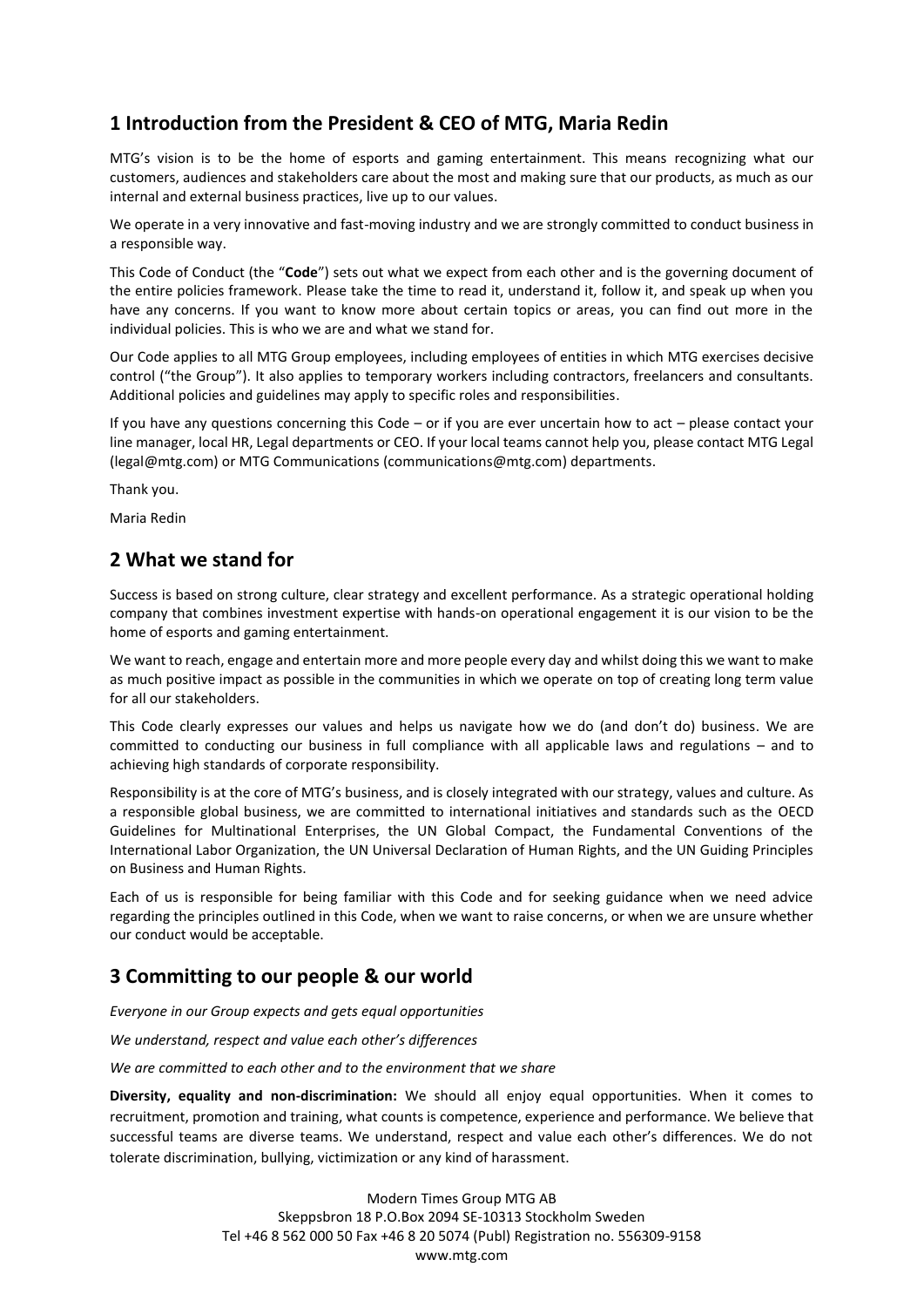**Fair working conditions:** We should provide a professional environment that is in line with universal human and labor rights standards, applicable laws, and agreements on working hours and wage. We are free to join associations or unions, and to bargain collectively or individually. We do not use child or forced labor in our business operations.

**Health & safety:** We supply and maintain a safe working environment that promotes physical and psychosocial wellbeing. Our offices and facilities comply with all applicable health and safety regulations. Everyone should enjoy their job and have a healthy work-life balance, so we discourage work in excess of the applicable statutory cap on hours.

**Protecting our environment:** Our planet is our home. We nurture and safeguard the environment by keeping track of our carbon footprint, mapping our energy consumption, and encouraging each other to recycle waste and reuse equipment where possible.

**Who to contact with questions or concerns:** please contact your line manager, local HR or CEO. If your local teams cannot help you, please contact MTG's Communications department (communications@mtg.com).

#### **4 Protecting our assets**

*Every asset must be kept safe When something is not public, we keep it private We only use work assets for work Protecting our assets safeguards our business – this is a responsibility we all own*

When we consume our digital entertainment offering, we are enjoying some of the Group's most obvious assets. But there is even more behind the scenes – our software, computer systems, equipment (including desktops, laptops, tablets and phones), intellectual property, strategy plans, and data are assets too. So are the Group company names and logos. Every asset enables the success of our business in some way. We are all responsible for protecting and using them correctly. We are careful about how we use our IT assets, about how we handle confidential information, and about our responsibilities even after we leave the Group.

**Our IT assets**: We only use company email, intranet and internet connectivity and devices for legitimate and authorized business purposes. Limited private usage is fine too  $-$  if it does not hurt our work or contradict this Code or other relevant Group Policies. We do not access, display, download or share inappropriate content or information when using our IT environment. This applies to material that is illegal, offensive, harassing, racially or sexually discriminatory, or otherwise inconsistent with a professional and ethical environment. We are careful when opening attachments or links in emails or on sites that are not related to our business, or from any source that we do not recognize. Using personal software on a work computer, or modifying our software, is a security risk and requires the approval of the local IT department.

**Confidential information:** As part of our work, we may have access to information about our operations that is not available to other people within and outside the organization. This could include financial data, business plans, contracts, and customer or supplier details. We protect confidential information from improper use and do not share it – even with colleagues – unless properly authorized to do so.

**If we leave the Group:** If we move on, it is time to return all company assets in our possession. After we leave, confidential information remains confidential.

**Who to contact with questions or concerns:** Your line manager, local Data Protection Manager, Head of IT or CEO. If your local team cannot help or support you, and you feel you have serious concernsregarding the conduct of business at your company, please contact MTG's Whistleblower channel (whistleblower@mtg.com).

#### **5 Doing business the right way**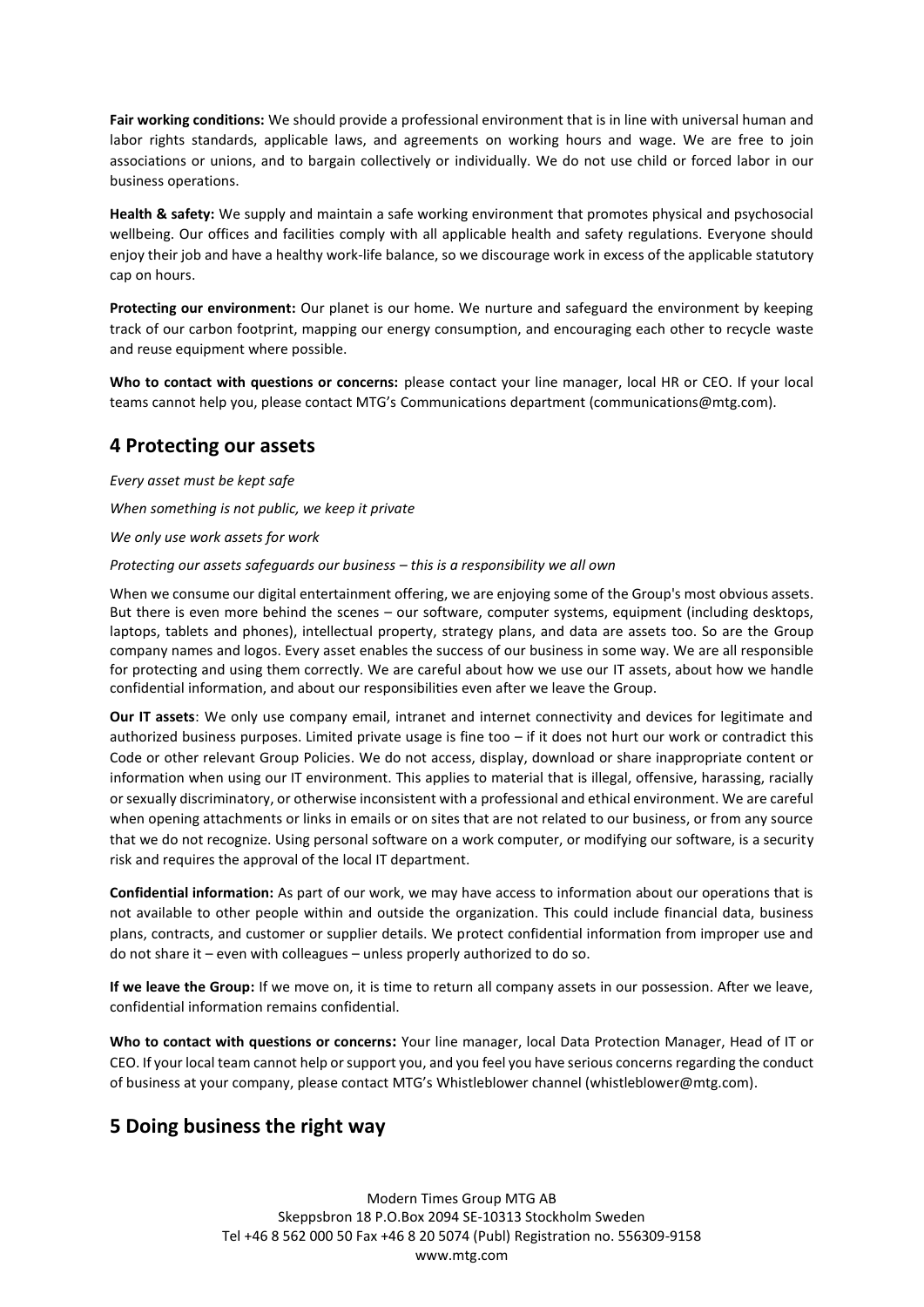*We do not give or accept bribes We compete vigorously but fairly We act with honesty and integrity Never compromise ethics when doing business*

There is never a wrong time to do the right thing. We behave ethically towards everyone. We embrace principles such as freedom of expression, the right to privacy, editorial independence, and universal service accessibility. We promote plurality, diversity and inclusivity as well as rejecting discriminatory or objectionable behavior. We follow applicable laws on illegal and unsuitable content as well as age ratings and restrictions for both games and events.

**Anti-bribery:** Everyone working for – and on behalf of – the Group is expressly prohibited from giving, offering or promising anything of monetary or beneficial value to directly or indirectly influence someone's actions or to obtain and retain business in a way that would not be possible without the bribe. The same goes for asking for, accepting or receiving a bribe. A bribe is not just cash in an envelope. It can be the provision of anything of value – including cash or equivalents, gifts, paid expenses, entertainment, favors or loans – in return for certain actions that provide an unfair advantage or help avoid the consequences of someone's actions or which is otherwise provided to illegally influence a decision.

Employees of the Group will not face punishment of any kind for refusing to pay a bribe or for reporting unethical behavior as described in the Code – we expect such honesty and integrity of each other and those who we work with.

**Conflicts of interest:** We avoid and eliminate conflicts of interest. Examples of conflicts of interest include maintaining external directorships or significant shareholdings in suppliers, customers or competitors; employing family members or friends; or using a supplier in which a relative or close friend has a significant role or financial interest.

We do not work – in any capacity – for another individual or entity in a way that could affect our ability to carry out our roles and responsibilities within the Group.

**Fair competition:** We compete vigorously but fairly. We are committed to free and open competition and abide by applicable competition laws wherever we do business. We expect the same high standards from each other. We never agree with a competitor to limit how we compete with one another. This means: no price fixing; no agreements to split markets or customers; and no bid-rigging arrangements with our competitors. Competition laws also prohibit the abuse of dominant market positions.

**Doing business internationally:** Most countries have adopted laws regulating international business activities. Some of these laws prohibit business dealings with specific countries, companies, or individuals. The rules may restrict transfer of assets, monetary payment, or provision of services to these countries or parties. We make sure that we know our business partners – including who owns or controls them, what business they do and where, and their reputation. Existing and new business partners are screened and checked against available sanctions lists.

**Representing the Group:** Wherever we are in the world, we always behave as ambassadors for the Group, and we respect local cultures at all times. Please refer to MTG's anti-bribery and anti-corruption policy for further guidance on acceptable and prohibited gifts and hospitality.

**Interacting with partners and suppliers:** We respect human and labor rights as well as the interests of the Group employees and third parties – and we only collaborate with partners and suppliers that do the same. We ensure that current and prospective partners and suppliers are aware of – and act in accordance with – our Supplier Code of Conduct.

> Modern Times Group MTG AB Skeppsbron 18 P.O.Box 2094 SE-10313 Stockholm Sweden Tel +46 8 562 000 50 Fax +46 8 20 5074 (Publ) Registration no. 556309-9158 www.mtg.com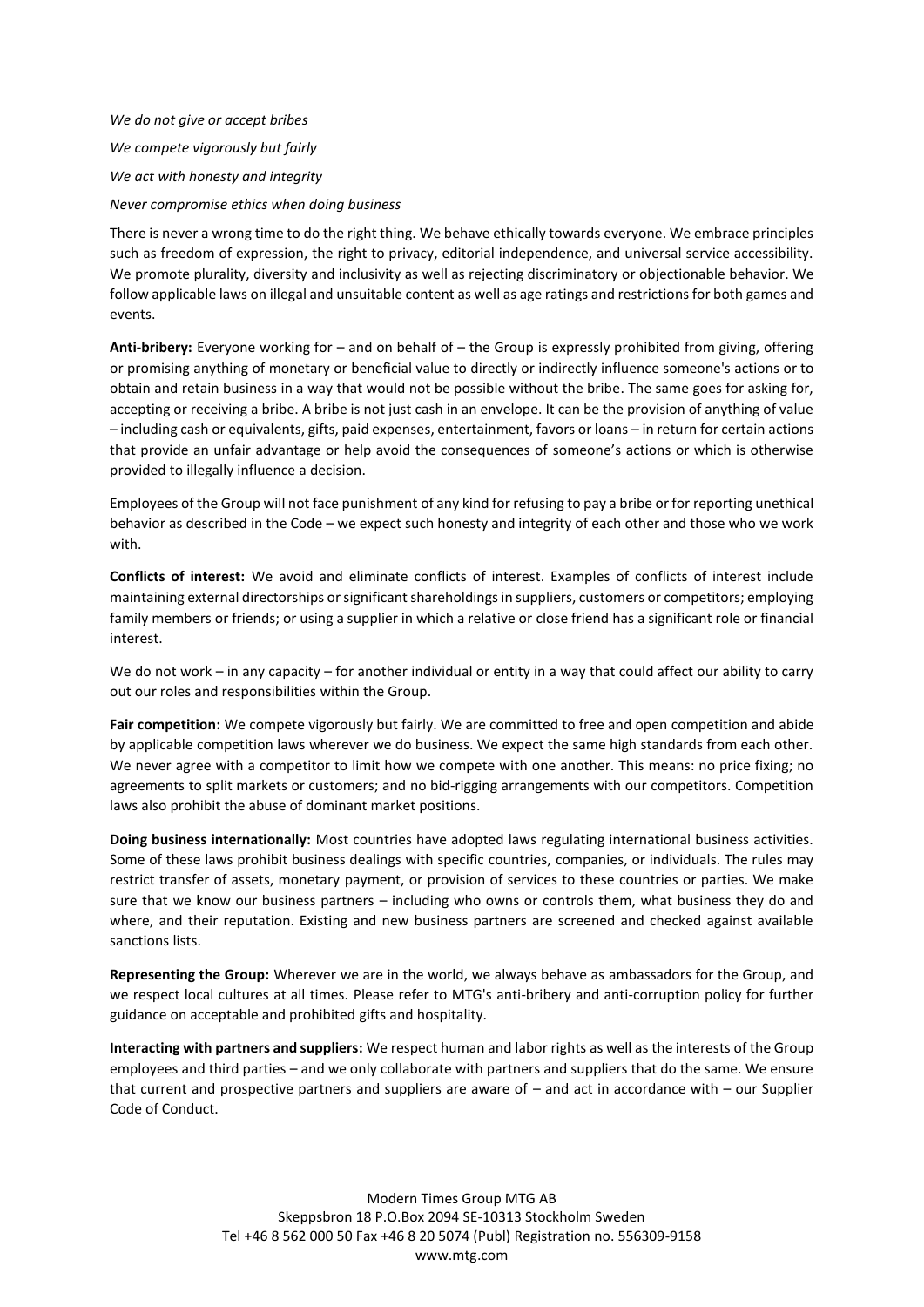**Who to contact with questions or concerns:** Your line manager, local HR or Legal departments or CEO. If your local teams cannot help you, please contact MTG's Legal (legal@mtg.com) or Communications (communications@mtg.com) departments.

#### **6 Handling information the right way**

*We work responsibly and in compliance with applicable laws when handling personal data*

*We keep inside information in-house*

*We let our communications teams take the lead on communication*

We respect the right to privacy. We keep reliable records and ensure accurate communication. And insider trading is always out.

**Data protection:** Everybody has the fundamental right to privacy, and we always respect this right. We protect all personal data entrusted to us, and we follow all data protection laws and regulations wherever we operate. We hold and process personal data about our employees and customers for administrative and commercial purposes. The definition of personal data is very wide and can include name, address, phone number, date of birth, social security number, bank account information, IP address and device ID. We only collect, access or process personal data that we need to conduct our business, and only for the purpose for which it is intended. We also ensure the data is always kept secure.

**Business information and communication:** As a publicly listed company, we have an obligation to supply business information to our stakeholders on a regular basis. All our public communication and disclosure is full, fair, prompt, and accurate. Our records form the basis of MTG's public disclosure and are also used in our internal decision-making processes. To ensure that our financial statements accurately reflect MTG's asset base and transactions, we are responsible for ensuring that all information that we submit to company records is complete and accurate. If asked (online or offline, in or out of the office) about MTG's views or statements by any external party, we pass the request on to our local communications team or MTG's Corporate Communications team. These functions take responsibility for commenting publicly on MTG group matters including strategy, performance, news, and opinions.

**Insider trading:** If we have access to information about the Group (or about a customer, partner or supplier) that is not available outside the company, and this information would be likely to have a significant effect on MTG or another company's stock price if it was made public, then we do not share this information, or conduct any transactions based on this information, or suggest that anyone else conducts such transactions, or change any orders that have already been placed.

**Who to contact with questions or concerns:** Your line manager, local Legal or Communications department or CEO. If your local teams cannot help you, please contact MTG's Legal (legal@mtg.com) or Communications (communications@mtg.com) departments.

#### **7 Raising concerns**

*We take all concerns seriously*

#### *We speak up without fear of negative repercussions*

We do business honestly and with integrity. If we have a concern, we speak up – and we expect each other to do the same.

**A culture of openness:** We promote a culture of openness, responsibility, and accountability. We want everyone to feel comfortable about raising concerns. We expect you to tell us at once if you believe a violation of our Code or applicable laws has taken place or will take place in the future. Doing so makes an essential contribution to the sustainability of our culture. We can raise any matter of concern without worrying about a negative reaction.

> Modern Times Group MTG AB Skeppsbron 18 P.O.Box 2094 SE-10313 Stockholm Sweden Tel +46 8 562 000 50 Fax +46 8 20 5074 (Publ) Registration no. 556309-9158 www.mtg.com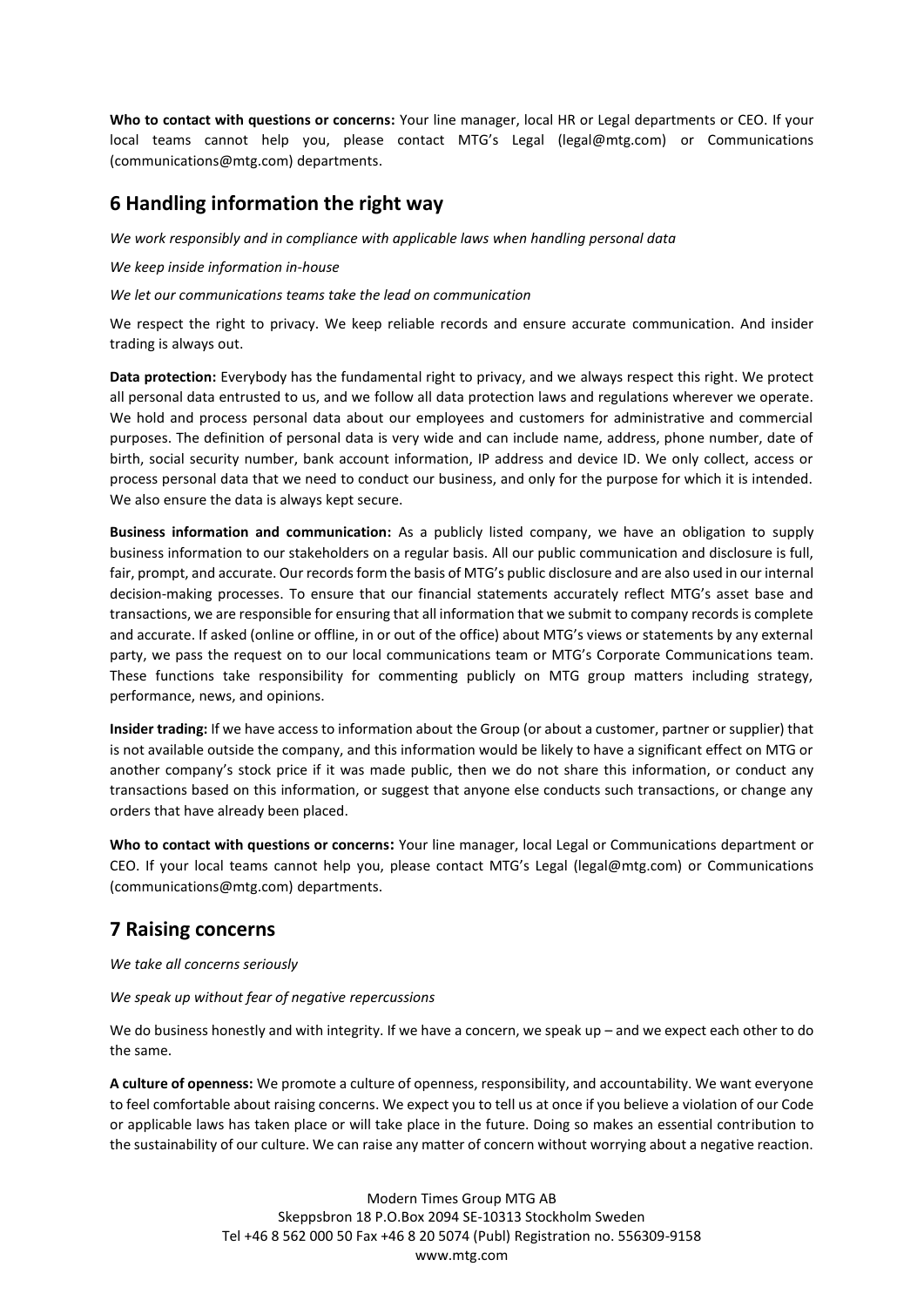Our concerns will be taken seriously and investigated appropriately. Managers are responsible for encouraging an open dialogue, and for supporting employees by addressing all concerns in a fair and unbiased manner.

**How to raise concerns:** We encourage employees to raise concerns when there are indications of potential breaches of legal or ethical standards. All such concerns shall first be raised with the direct manager or, if the allegations are about that manager, with their manager or with the legal department or CEO. Should you not believe that the concern has been, or will be, dealt with appropriately you can report the incident to MTG's whistleblower email address: whistleblower@mtg.com. MTG will investigate all concerns reported, unless these are clearly matters that must be resolved locally (staff grievances, comments on business decisions, workplace disputes, and similar). Allegations received will be investigated and follow a balanced approach to keep the informants' anonymity and protect the reputation and good standing of our companies and managers. MTG prohibits any retaliation against whistleblowers and, therefore, encourages informants to disclose their full details when reporting an allegation.

#### **8 Concluding remarks**

We are each responsible for familiarizing ourselves with this Code, and for seeking guidance if we are unsure whether a particular course of action is the right one. Our Code is our compass in situations we face daily; you can always start by asking yourself these three questions, and never hesitate to seek guidance.

- 1. Does it follow our Code?
- 2. Am I comfortable with it?
- 3. How would it feel if it was shared with others?

In addition to this Code, MTG has adopted below Group policies which supply further information in the areas covered by this Code. The Code and relevant policies are either available publicly at: https://www.mtg.com/policies-guidelines/ or internally for restricted use policies.

- Anti-Bribery and Corruption Policy
- Asset Protection Policy
- Data Protection Policy
- Risk Management Policy
- Sanctions Compliance Policy
- Corporate Responsibility Policy
- Insider Trading Policy
- Whistleblower Policy
- Supplier Code of Conduct

For more information, please contact your local legal department or MTG's Legal (legal@mtg.com) or MTG's Communications (communications@mtg.com) departments.

#### **9 Appendix I – form of acknowledgement**

Note: Acknowledgement should primarily take place electronically. If you use paper acknowledgement, please give the signed copy to your local HR representative.

I, the undersigned, certify that I have received and read the MTG Code of Conduct, and that I understand my responsibility to comply with this Code. I understand that my agreement to comply with this Code does not constitute a contract of employment.

Date Signature Name Company